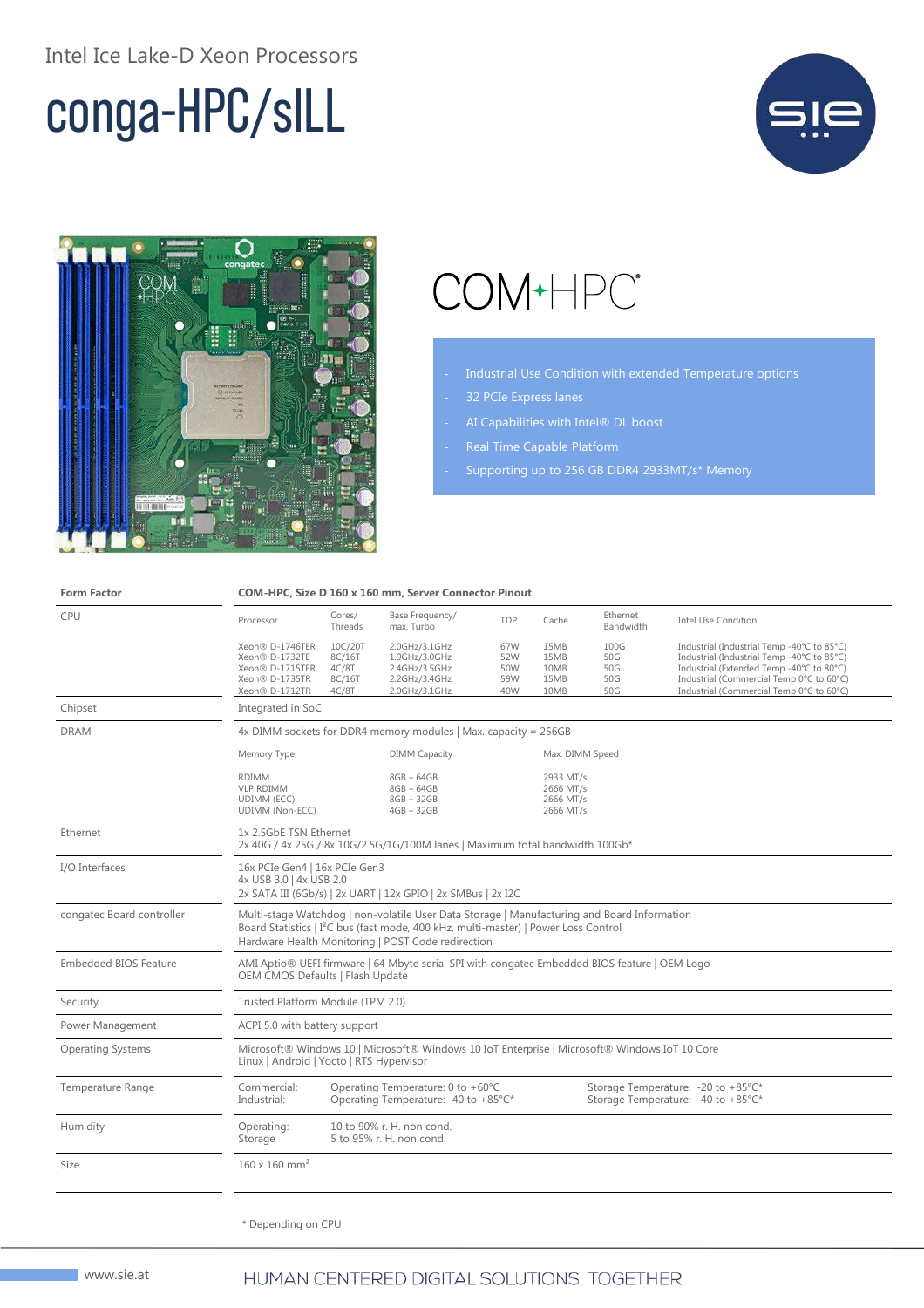### conga-HPC/sILL| Block Diagram



\* Maximum total bandwidth 100Gb\*

### conga-HPC/sILL| Bottom Side View

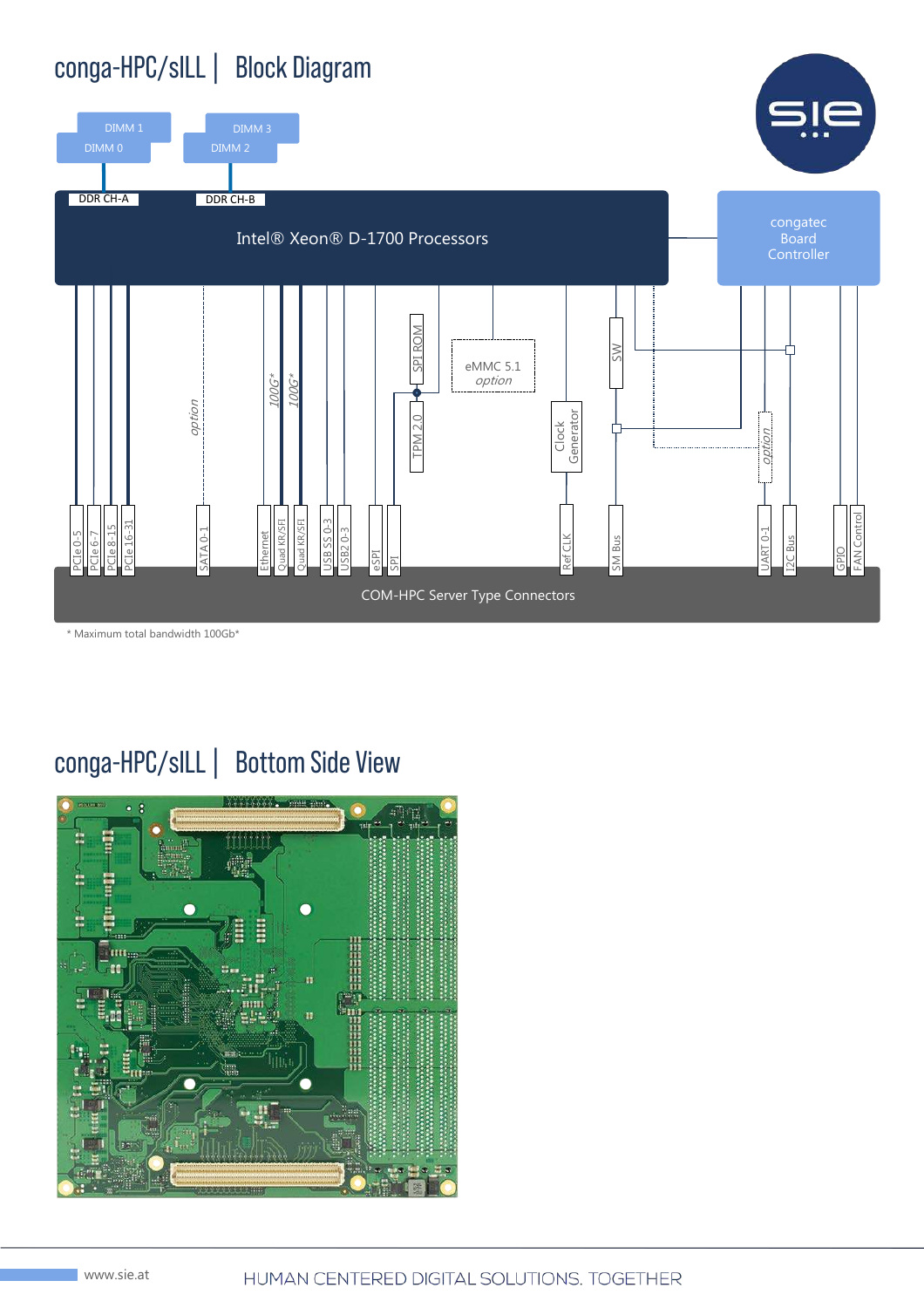## conga-HPC/sILL | Order Information



| Article                 | PN     | <b>Description</b>                                                                                                                                                                                                                       |  |  |  |  |
|-------------------------|--------|------------------------------------------------------------------------------------------------------------------------------------------------------------------------------------------------------------------------------------------|--|--|--|--|
| conga-HPC/sILL-D1746TER | 050400 | COM-HPC Size D module based on Intel® Xeon® D1746TER 10-core processor with 2.0 GHz, 15MB cache and<br>dual channel DDR4 up to 2667 MT/s memory interface (formerly Ice Lake-D LCC). Industrial temperature range<br>from -40°C to 85°C. |  |  |  |  |
| conga-HPC/sILL-D1732TE  | 050401 | COM-HPC Size D module based on Intel® Xeon® D1732TE 8-core processor with 1.9 GHz, 15MB cache and dual<br>channel DDR4 up to 2667 MT/s memory interface (formerly Ice Lake-D LCC). Industrial temperature range from -<br>40°C to 85°C.  |  |  |  |  |
| conga-HPC/sILL-D1715TER | 050402 | COM-HPC Size D module based on Intel® Xeon® D1715TER 4-core processor with 2.4 GHz, 10MB cache and<br>dual channel DDR4 up to 2667 MT/s memory interface (formerly Ice Lake-D LCC). Extended temperature range<br>from -40°C to 80°C.    |  |  |  |  |
| conga-HPC/sILL-D1735TR  | 050410 | COM-HPC Size D module based on Intel® Xeon® D1735TR 8-core processor with 2.2 GHz, 15MB cache and dual<br>channel DDR4 up to 2933 MT/s memory interface (formerly Ice Lake-D LCC). Commercial temperature range from<br>0°C to 60°C.     |  |  |  |  |
| conga-HPC/sILL-D1712TR  | 050411 | COM-HPC Size D module based on Intel® Xeon® D1712TR 4-core processor with 2.0 GHz, 10MB cache and dual<br>channel DDR4 up to 2400 MT/s memory interface (formerly Ice Lake-D LCC). Commercial temperature range from<br>0°C to 60°C      |  |  |  |  |
| conga-HPC/sILL-CSA-HP   | 050450 | Standard active cooling solution for COM-HPC Server modules conga-HPC/sILL with integrated heat pipes,<br>35.2mm overall cooling height and integrated 12V fan.                                                                          |  |  |  |  |
| conga-HPC/sILL-CSP-HP   | 050451 | Standard passive cooling solution for COM-HPC Server modules conga-HPC/sILL with integrated heat pipes,<br>18.2mm overall cooling height.                                                                                                |  |  |  |  |
| conga-HPC/sILL-HSP-HP-B | 050452 | Standard heatspreader for COM-HPC Server modules conga-HPC/sILL with integrated heat pipes and 11mm<br>overall cooling height. Through hole mounting with bore hole standoffs Ø2.7mm.                                                    |  |  |  |  |
| conga-HPC/sILL-HSP-HP-T | 050453 | Standard heatspreader for COM-HPC Server modules conga-HPC/sILL with integrated heat pipes and 11mm<br>overall cooling height. Threaded mounting with threaded standoffs M2.5.                                                           |  |  |  |  |
| conga-HPC/sILL-HPA      | 050454 | Heat pipe Adapter for COM-HPC Server modules conga-HPC/sILL. Suitable for standard 8 mm heat pipes to<br>optimize heat distribution.                                                                                                     |  |  |  |  |
| conga-HPC/EVAL-Server   | 065500 | conga-HPC/EVAL-Server                                                                                                                                                                                                                    |  |  |  |  |